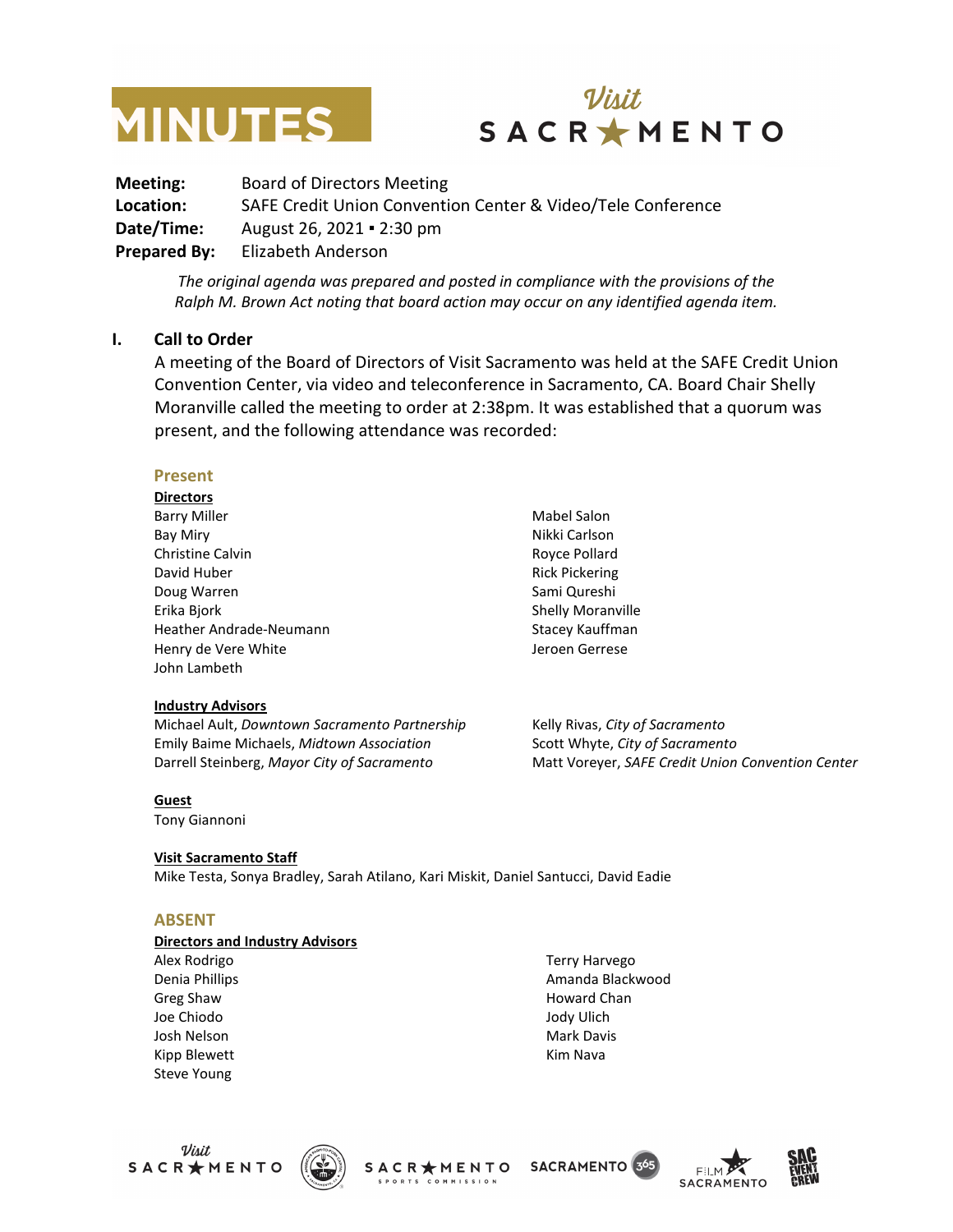### **II. Public Comments – Matters Not on the Agenda**

Board Chair Shelly Moranville called for public comment on items not listed on the agenda; there were no matters presented.

## **III. Approval of Board Meeting Minutes: July 15, 2021**

Chair Moranville shared that the minutes will be sent for approval during the October 21, 2021, meeting.

# **IV. Chair's Report**

Chair Moranville welcomed new board members Jeroen Gerrese and Patrick Miller to their first board meeting as well as those who were added during the pandemic to their first board meeting in person.

Moranville shared that Visit Sacramento staff was in the room to observe the meeting and thanked them for all they do.

# **V. President's Report**

A. SAFE Credit Union Convention Center Update

Matt Voreyer welcomed the group to the SAFE Credit Union Convention Center and shared the timeline of the building renovation and expansion. He also shared the building naming rights timeline and that the buildings are now called:

- SAFE Credit Union Performing Arts District
	- o SAFE Credit Union Convention Center
	- o SAFE Credit Union Performing Arts Theater
	- o Memorial Auditorium

Voreyer thanked City Staff, Visit Sacramento, and the Board for their involvement in the project. The first event at the Convention Center will be SacAnime on Labor Day weekend, for the Performing Arts Theater will be Hamilton on September 15<sup>th</sup>, and the Memorial Auditorium will have its first event since the start of the pandemic with the Sacramento Philharmonic and Opera on September 10<sup>th</sup>.

Voreyer shared that the Visit Sacramento and Convention Center teams have conducted over 60 tours of the convention center since the beginning of summer. They have over 160 groups booked or planning to book through fiscal year 2022.

Mike Testa shared that Tony Giannoni was at the meeting and has been instrumental in many projects throughout the city including the Convention Center. Currently, Giannoni is working on plans for a convention center hotel. Testa asked Giannoni to provide an update to the group. Giannoni shared that the project was further along than expected and he is working closely with a company out of San Diego. Giannoni concluded by sharing the timeline for the construction and that the building will contain between 325-350 hotel rooms.

## a. 2022 Convention Center

Sarah Atilano shared that there is still some hesitation from meeting planners to book events for the end of 2021 and beginning of 2022. There is business on the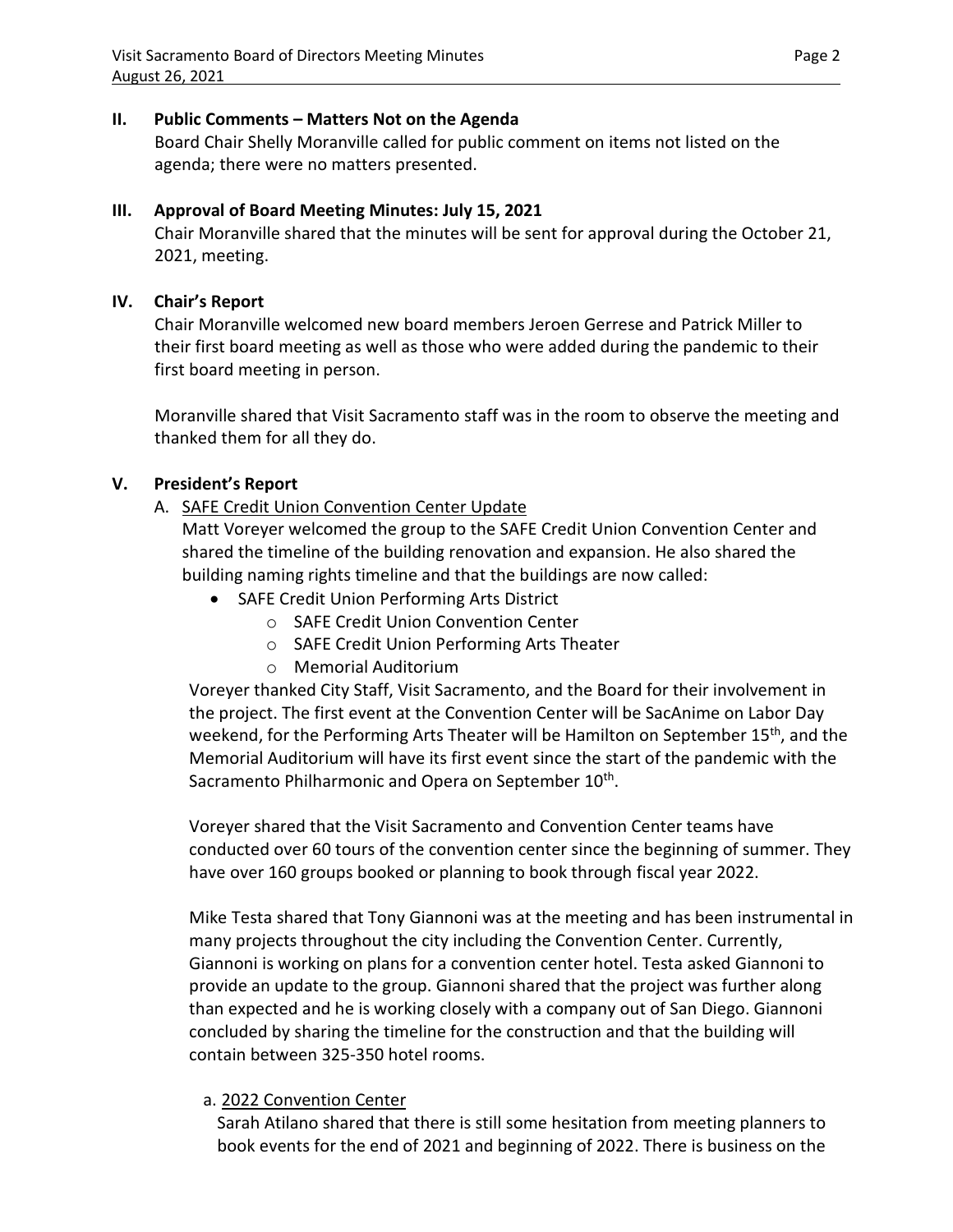books with several groups holding events over the next two years in Sacramento. Many of which would not have been possible without the renovation and expansion of the convention center.

Atilano concluded by providing a room night goal update. Sharing that Convention Sales is 64% to goal and Sports Commission is 52% to goal and overall, both sales teams are pacing well towards the goal.

## B. City of Sacramento Comprehensive Siting Plan

Mayor Darrell Steinberg shared an update with the group on investments being made into the community. Including the money that is being put towards creating a clean and safe environment in downtown. With the new sites being opened for unhoused members of community they will have workers who can assist with mental health and substance abuse issues. They are also planning on providing training to community workers to help them navigate day to day situations. Once the sites are open then it will make it so that ordinances can be enforced. Mayor Steinberg shared that Lloyd Connelly will be joining his team to oversee the Siting Plan.

Mike Testa shared that for many months Visit Sacramento, Downtown Sacramento Partnership, Midtown Association, and the city have been in discussion to get the convention center on the critical infrastructure list. Testa thanked the mayor for his help and for all he has done to work on homelessness in the city.

Michael Ault added that the group knows this is bigger than just the convention center and the allocation of resources is going to help everyone in the city. He reminded the group that with occupancy increasing at hotels they want to ensure that guests first impressions are positive. Adding that hospitality is more than just hotels it is also restaurants and the workforce in the city that welcome these guests.

## C. Visit Sacramento Business Plan

Testa reminded the goal of the business plan that was shared by Ann Ranson at the May board meeting. Sharing that it is a three-year business plan that is a playbook for leadership and staff. The playbook is meant to be nimble so that adjustments can be made as necessary. The plan keeps in mind the convention center and will be shared towards the end of 2021.

## D. Sports Commission Update

David Eadie shared that he will be attending Connect Sports which will be held during Connect Marketing at the end of August. He has 45 appointments currently scheduled with event planners and rights holders.

Eadie continued by sharing that Ironman planning is still underway and they are cautiously optimistic to hold the event without restrictions. The Ironman team does have a plan in place that can be modified depending on current county health and safety guidelines. Eadie stated that the NCAA Regional Cross-Country event will be hosted at Haggin Oaks in November and the events team has been working with Sacramento State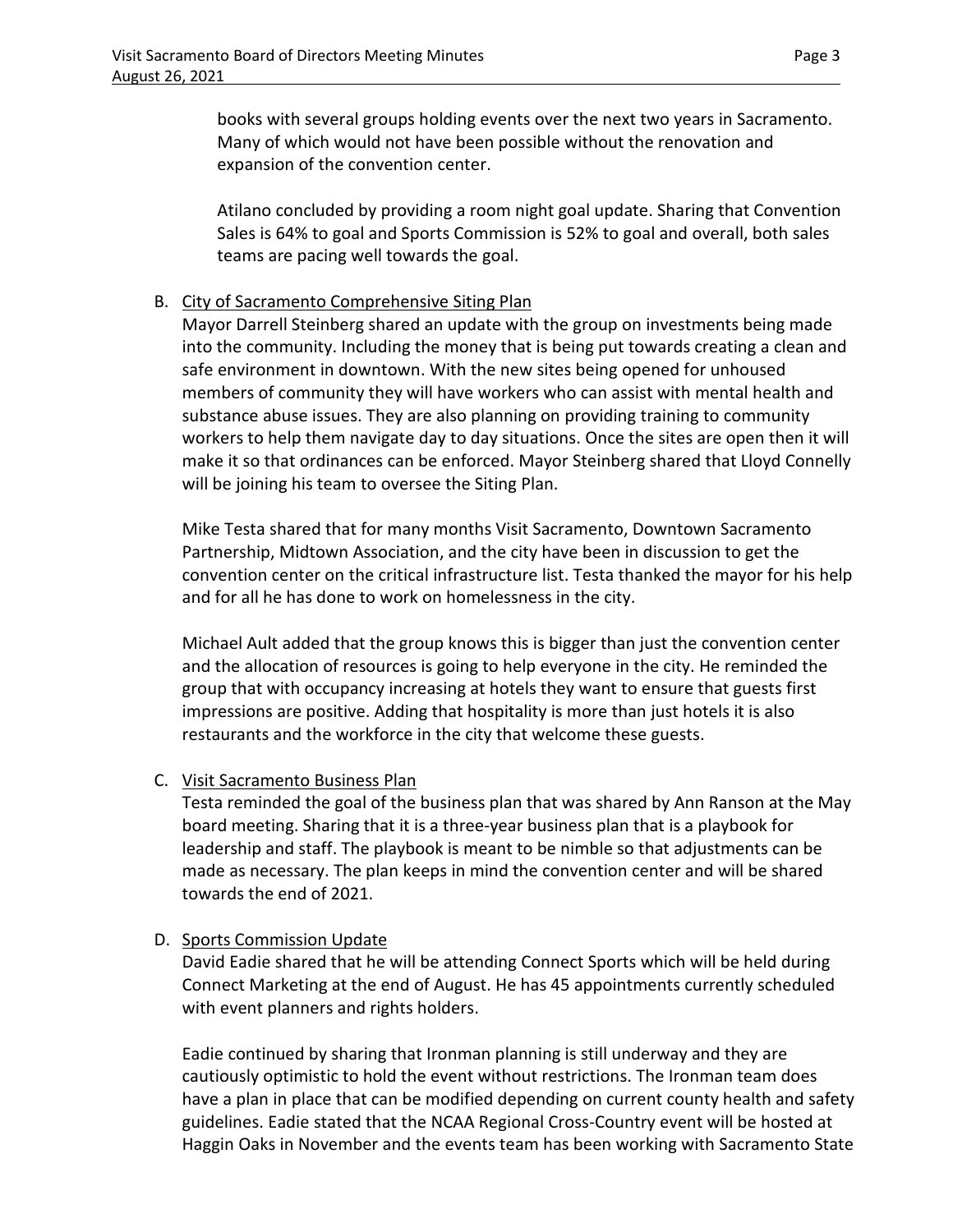and Sacramento Running Association on the event which was last hosted in 2018. Sacramento is also being considered for this event in 2022. He added that planning for the Junior Olympics in 2022 has begun and a hotel lead would be sent out in the coming weeks and that California International Marathon was still moving forward as scheduled.

Eadie announced that a Criterium would be coming to Sacramento at the end of October. It is a closed course cycling event that will go around the state capital. Kristine Klein who previously worked with Amgen is now working on this event. The goal is for this event to turn into an annual event. The prize for the winner is \$100,000 so there will be a draw for competitors.

Testa shared that he has met with Barry Broome of the Greater Sacramento Economic Council, and they are very supportive a sports facility. They had a board retreat last week where they spoke about this. It will be a long road to get the facility built, but the team is working diligently on it.

## E. Private Revenue/Sponsorships

Testa shared that there have been changes in who sponsors are this year, some of the changes are blamed on the pandemic. Sponsors who are no longer participating include Raley's, Nugget and some financial institutions. With that said the team is still on the right path with new sponsorships secured including Hard Rock Hotel Sacramento. Bank of America has also increased their sponsorship this year.

### F. Stats of Farm-to-Fork Festival, Aftershock, Ironman

Testa shared that the organization was moving forward with all scheduled events. Aftershock is sold out and the expected attending is over 140,000. This event has a regional impact, and they are instituting health and safety protocols for the event.

## a. Leisure Campaign Progress/TV Commercial

Kari Miskit shared that that additional money has been invested in marketing for Farm-to-Fork events. The marketing has been targeted to markets that haven't seen it before. It is a multi-layer campaign in the surrounding drive markets. It includes streaming ads, 30 second ad on YouTube and Chromecast. Brandon Darnell shared that the YouTube add has been seen by 100,000 people and the average watch time is 29 seconds. Miskit added that this is encouraging and that the feedback received has all been positive. Additional marketing has been through the podcast series which has grown over the last year and now has approximately 14,000 downloads. The podcast is shifting from local partners to the festival performers to attract their fans to come to Sacramento. All of the Farm-to-Fork artists have a combined 500,000 followers on social media.

### b. Festival DEI Scholarships

Sonya Bradley shared the Farm-to-Fork is an integral part of the Visit Sacramento brand and the team has been looking at how to make it more inclusive as feedback was received stating that our events don't look diverse. Bradley continued that